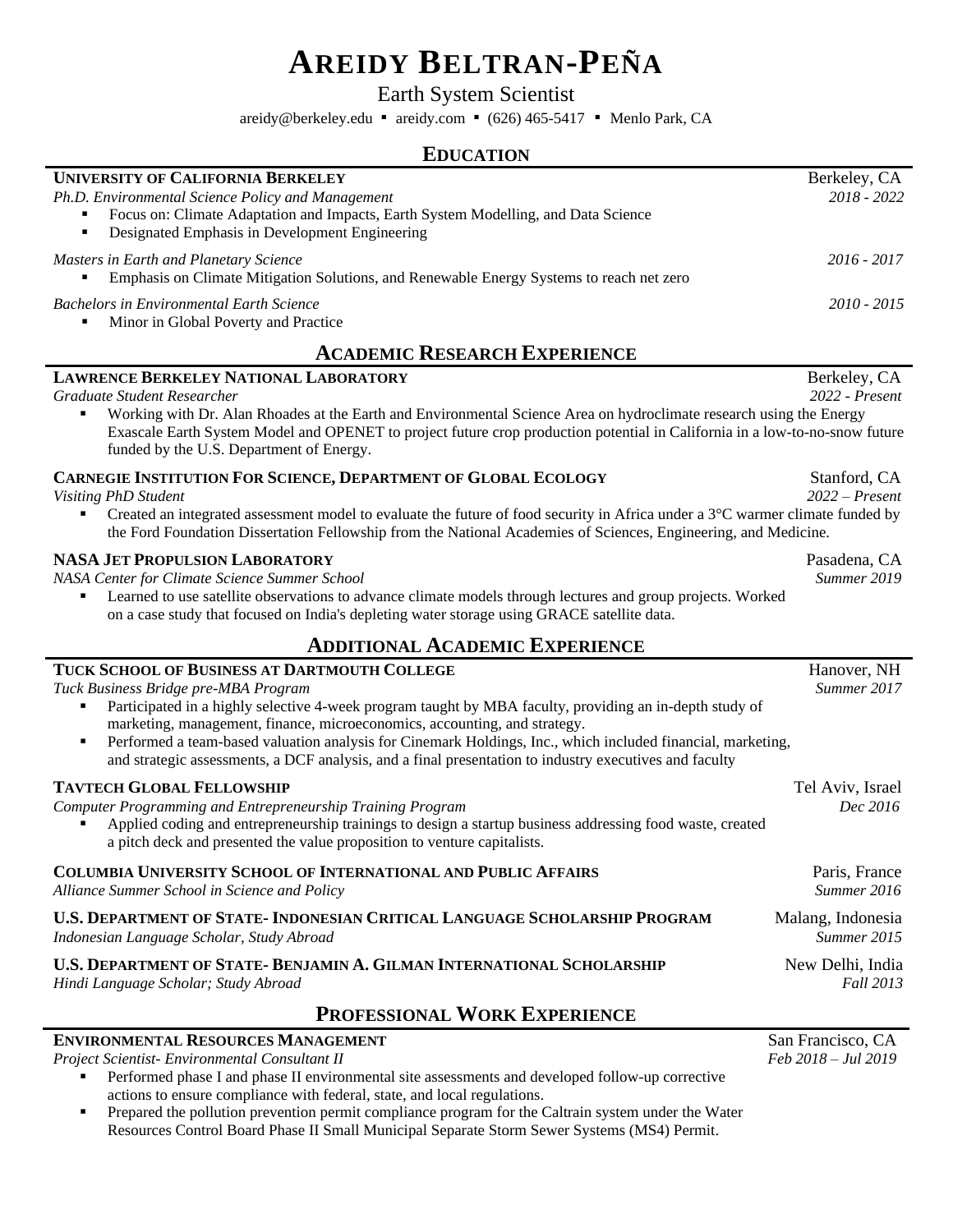| <b>UNIVERSITY OF CALIFORNIA OFFICE OF THE PRESIDENT</b>                                                                                                                                                                                                                                                                                                                                                                                                                                                        | Oakland, CA                             |  |
|----------------------------------------------------------------------------------------------------------------------------------------------------------------------------------------------------------------------------------------------------------------------------------------------------------------------------------------------------------------------------------------------------------------------------------------------------------------------------------------------------------------|-----------------------------------------|--|
| Carbon Neutrality Initiative Systemwide Fellow, Office of Energy and Sustainability<br>Spearheaded the design of Sustainability Learning Objectives by conducting stakeholder analyses and<br>collaborated with the UC Global Climate Leadership Council in support of the UC-wide goal of achieving<br>carbon neutrality by 2025.                                                                                                                                                                             | $AY 2018 - 2019 \&$<br>$AY 2016 - 2017$ |  |
| <b>BERKELEY INNOVATIVE SOLUTIONS CONSULTING</b><br>Graduate Student Consultant<br>Performed in-depth market assessments and policy research for Fornax, a chemical engineering start-up<br>company, and contributed to a proposal for a U.S. Department of Energy grant.                                                                                                                                                                                                                                       | Berkeley, CA<br><b>Fall 2016</b>        |  |
| <b>INTERTEK-PROFESSIONAL SERVICE INDUSTRIES</b>                                                                                                                                                                                                                                                                                                                                                                                                                                                                | Oakland, CA                             |  |
| Environmental/Geotechnical Staff Scientist                                                                                                                                                                                                                                                                                                                                                                                                                                                                     | Sep $2015 - Aug\ 2016$                  |  |
| Conducted due diligence investigations through in-depth quantitative analysis including but not limited<br>to – contamination investigations, site characterization, remediation services, groundwater monitoring<br>programs, storage tank services, and compliance permitting for hazardous materials.<br>Performed preliminary geotechnical investigations; earthwork, foundation, and slope evaluation;<br>seismic hazard analysis; completed laboratory testing of soils; and indoor air quality surveys. |                                         |  |
| UC BERKELEY BLUM CENTER FOR DEVELOPING ECONOMIES                                                                                                                                                                                                                                                                                                                                                                                                                                                               | Berkeley, CA                            |  |
| Global Poverty and Practice Minor Academic Peer Advisor<br>Advised multiple students per week regarding GPP Minor requirements; organized and led publicity events;<br>managed the GPP Minor social media pages; and recruited 131 students to the minor.                                                                                                                                                                                                                                                      | $AY 2014 - 2015$                        |  |
| <b>TEACHING ACTIVITIES</b>                                                                                                                                                                                                                                                                                                                                                                                                                                                                                     |                                         |  |
| <b>UNIVERSITY OF CALIFORNIA BERKELEY</b>                                                                                                                                                                                                                                                                                                                                                                                                                                                                       | Berkeley, CA                            |  |
| Graduate Student Instructor                                                                                                                                                                                                                                                                                                                                                                                                                                                                                    |                                         |  |

- **Introduction to Culture and Natural Resource Management** (ESPM 50AC). Lectured and graded for a *Summer 2020* 6-week long course with ~326 students of which I was responsible for 70.
- **Introduction to Environmental Research Methods** (ESPM 100ES). Lectured, graded, and lesson planned *Spring 2019* for a 4-month long course with ~60 students.

## **DEVELOPMENT PROJECTS**

#### **UC BERKELEY BIG IDEAS PROGRAM** Chiapas, Mexico *Pachamama Project Team Lead Summer 2014* Collaborated with Fundación Cántaro Azul to identify potential improvements to the UV water filtration system needed to increase access to clean water, sanitation, and hygiene in rural communities. **COMMUNITY WATER CENTER** Visalia, CA *Undergraduate Intern Spring 2014* ▪ Monitored water quality (for nitrate contamination) of 40 households in Visalia, CA dependent on domestic wells for drinking water and providing residents with real-time evidence regarding their household water quality.

## **PUBLICATIONS**

- **Beltran-Peña A**, Rosa L, D'Odorico P (2020). Global food self-sufficiency in the 21st century under sustainable intensification of agriculture. *Environmental Research Letters*.
- Rosa L, Chiarelli DD, Sangiorgio M, **Beltran-Peña A**, Rulli MC, D'Odorico P & Fung I (2020). Potential for sustainable irrigation expansion in a 3C warmer climate. *Proceedings of the National Academy of Sciences.*
- Jenkins W, Rosa L, Schmidt J, Band L, **Beltran-Peña A**, Clarens A, Doney S, Glassie A, Quinn J, Rulli MC, Shobe W, Szeptycki L, D'Odorico P. Values-based scenarios of water security: rights to water, rights of water, and commercial water rights (2021). *BioScience,* 20, pp. 1-14.
- **Example 1 Beltran-Peña A** and D'Odorico P (2022). The future of food security in Africa under climate change. *Under Revision*.
- **Beltran-Peña A,** Rhoades A., Girotto M., D'Odorico P. Adapting water-energy-food systems to a low-to-no-snow future under climate change. (*In preparation*)
- **Beltran-Peña A,** Cowherd M., Marks J., Girotto M., D'Odorico P. Assessing aquifer rechange potential in California's Central Valley based on Sierra Nevada rain and snow runoff patterns. (*In preparation*)

## **SELECTED PRESENTATIONS**

- **Beltran-Peña A** (2022) "Evaluating the hydrological impacts of climate change on food systems through integrated assessment models", *Invited Seminar,* Carnegie Institution for Science, Stanford, CA.
- **Beltran-Peña A** (2021) "The future of food security in Africa under climate and societal change", *Poster Presentation*, American Geophysical Union, Online.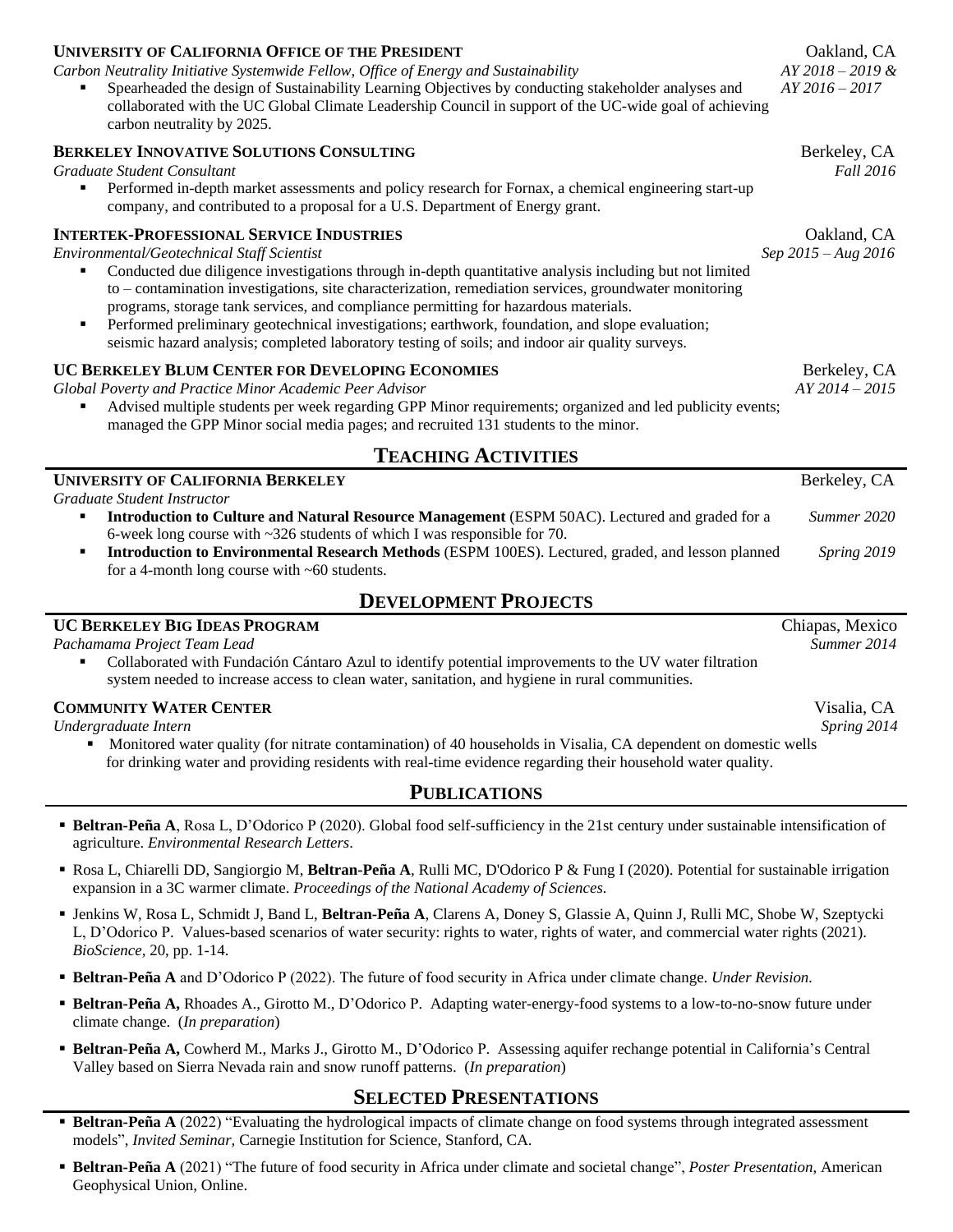- **Eltran-Peña A** (2019) "Climate change and the global water-energy-food nexus", Oral Presentation, United Nations Framework Convention on Climate Change Conference of Parties 25, Madrid, Spain. **Organized a 2-hour side-event in the Italian Pavilion.**
- **Beltran-Peña A** (2019) "Evaluating the Effects of Climate Change and Sustainable Irrigation Intensification on Global Food Security", *Oral Presentation*, American Geophysical Union, San Francisco, CA.
- **Beltran-Peña A,** Liu Y, Sadeghi M, Biswas N, Bartkowiak P (2019) "An Investigation of Land Water Storage Variability as a Function of Climate Change and Human Activities Over India Using Satellite Remote Sensing", *Oral Presentation*, NASA Jet Propulsion Laboratory Center for Climate Sciences, Pasadena, CA.
- **Beltran-Peña A** (2017) "The Implications of Geologic Properties and Seismic Activity in the Arctic Region on Undiscovered Oil and Gas Field Exploration", *Oral Presentation,* UC Berkeley Department of Earth and Planetary Science, Berkeley, CA.

#### **RESEARCH INTERESTS**

▪ Climate Mitigation and Adaptation, Net-Zero Emissions, Carbon Capture and Removal, Water-Energy-Food Nexus, Global Environmental Change, Climate Change Impacts, Sustainability, Hydrology, Food Security, Land - Atmosphere Interactions, Earth Science, Satellite Remote Sensing, Environmental Engineering, Data Science, Development Engineering, Land-Use Change, Sustainable Agriculture

### **SKILLS**

- Fluent in English (native), Spanish (native), Italian (fluent), and French (intermediate).
- Experienced with Microsoft Office Suite, Salesforce, website design, ArcGIS Pro, Google Earth Engine, Python, and Tableau

#### ▪ U.S. Department of Energy Office of Science Graduate Student Research Program *2022 – 2023* ▪ Ford Foundation Dissertation Fellowship *2021 – 2022* ▪ Foreign Language and Area Studies (FLAS) Fellowship for Italian Language *2020 – 2021* ▪ UC Berkeley Institute of European Studies Grant for the Study of Italian Language and Culture *2020 – 2021* ■ NSF Innovations in Food Energy and Water Systems (InFEWS) Fellowship *2019 – 2020* ■ The National GEM Consortium University Fellow *2018 – 2019 2018 – 2019* ▪ UC Berkeley Department of Environmental Science Policy and Management Starter Grant *2018 – 2019* ▪ University of California Graduate Opportunity Masters Fellowship *2016 – 2017* ▪ University of California Office of the President Carbon Neutrality Initiative Fellow *2016 – 2017* ▪ Hispanic Scholarship Fund Scholar *2017, 2021, & 2022* ▪ U.S. Department of State Critical Language Scholarship *2015* ▪ Educational Opportunity Program Achievement Award Scholarship Recipient *2015* ■ Cal New Experiences for Research and Diversity in the Sciences (Cal NERDS) Fellow *2012 – 2015* ▪ UC Berkeley Rudd Family Foundation Big Ideas Third Place Contest *2014* ▪ IES Abroad Photo Contest 1st Place Winner *2014* **Example 3** Institute of International Education 5<sup>th</sup> Annual Photo Contest Winner *2014* ▪ U.S. Department of State Benjamin A. Gilman International Scholarship *2013* ▪ International Education Abroad Travel Scholarship Recipient *2013* ▪ University of California Education Abroad Program Scholarship Recipient *2013* ▪ Blum Center for Developing Economies Global Poverty and Practice Fellowship *2013* ▪ National Science Foundation California Alliance for Minority Participation Fellowship *2012 – 2013* ▪ UC Berkeley's Earth and Planetary Science Department -Charles H. Ramsden Scholarship *2012 - 2015* ▪ Award for Outstanding Participation and Service to the Community by The Native American Recruitment and Retention Center and The American Indian Science and Engineering Society *2012* ▪ Ronald McDonalds House of Charities HACER Scholarship Recipient *2010* ▪ President of the United States Award for Educational Excellence (signed by President Obama) *2010* ▪ U.S. Department of Treasury National Financial Capability Challenge Top Scorer Award *2010* ▪ California Scholarship Federation Life Membership and Highest Honor for Superior Scholarship and Service *2010* ■ Academic Excellence First Honors Bishop Amat Memorial High School *2010 2010* ▪ International Baccalaureate Diploma Recipient *2010* ■ First Honors French 1, French 2, French 3, and IB French, AP Spanish *2010*

## **SELECTED MEDIA COVERAGE**

- Youth 4 Nature Blog. "*Perspectives in Nature and Climate*". June 23, 2021 <https://www.youth4nature.org/blog/ariedy-perspectives-in-nature-climate>
- The Daily Californian. "*UC Berkeley doctoral candidate awarded 2 national fellowships*". June 8, 2021 <https://www.dailycal.org/2021/06/08/uc-berkeley-doctoral-candidate-awarded-2-national-fellowships/>
- UC Berkeley Rausser College of Natural Resources. "*Areidy Beltran awarded two national fellowships*". June 2, 2021 <https://nature.berkeley.edu/news/2021/06/areidy-beltran-awarded-department-energy-scgsr-fellowship>
- U.S. Department of Energy. "*DOE's Office of Science Graduate Student Research (SCGSR) Program selects 78 outstanding U.S. graduate students*". April 29. 2021

<https://www.energy.gov/science/articles/does-office-science-graduate-student-research-scgsr-program-selects-78-outstanding>

#### **AWARDS AND FELLOWSHIPS**